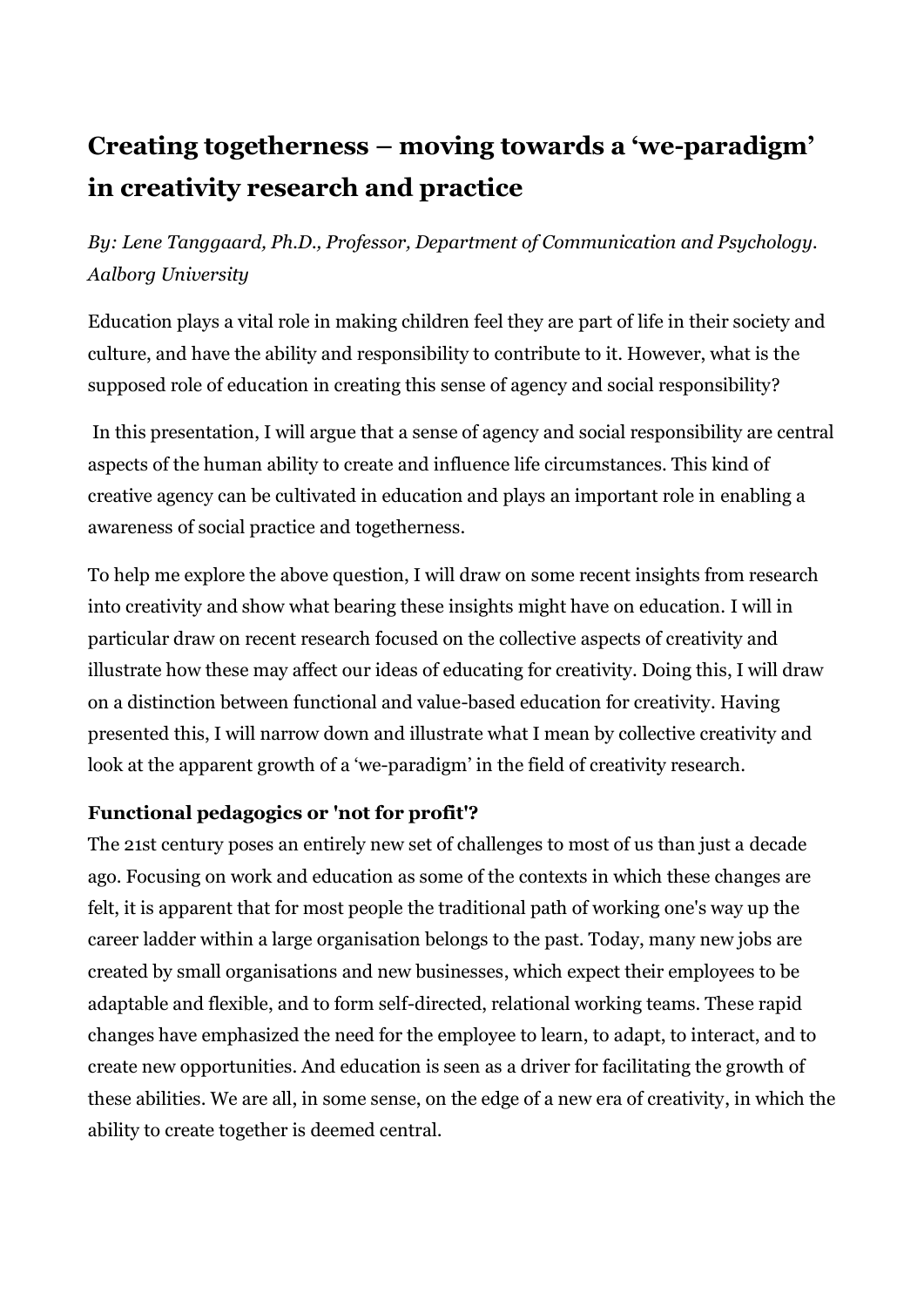As I see it, there are two ways of approaching pedagogical work to meet the challenges posed by requirements for creativity in the context of education. I call the first approach 'functional pedagogics' and the second 'not-for-profit pedagogics' (Tanggaard, 2016). Let us look at them in more detail.

# **1.4.1. The functional approach**

There are various ways of understanding the role played by pedagogics and, more specifically, by schools and training courses in relation to the scenario I have been outlining. Currently, many educational reforms in Europe are intended to equip people with classical functional skills with a view to coping on the international market. The logic of this is that, to compete on this market, young people have to be as diligent in reading and maths as the workers in the global economies that are setting the agenda. So more time is being allocated to language and maths lessons.

There also seems to be a tendency to include creativity, entrepreneurship and innovation on the timetable of youth and adult education programmes. Here the dominant assumption is that one should inculcate in students the skills believed to be paramount for the development and implementation of new ideas and the growth of new companies (Mwasalwiba, 2010). In 'innovation and invention weeks' or at dedicated courses, students are thus encouraged to formulate, select and refine ideas, investigate their validity and the target market, and present prototypes and concepts to each other. Typically, students will work in project groups and will address specific social and/or organisational challenges. This approach, involving the direct coaching of such skills, is in some respects in line with the focus of reforms on achieving good functional skills such as reading, writing and arithmetic. Entrepreneurship and creative, innovative skills can be directly improved as specific skills that correspond more or less directly with what is required in practice.

One of the biggest mistakes with the functional logic in the educational creative industry as it currently stands is that we often equate creativity with exercises involving yellow post-it notes and various sorts of 'quick-fix' workshops. The idea that greater creativity can be accessed through simple techniques is, as Beghetto and Kaufman (2014, p. 56) note, "a result of a peculiarly American trust in gadgets and the injection of energy to speed things up" (Op.cit., p. 56). The simple truth, however, is that it takes time and exertion to develop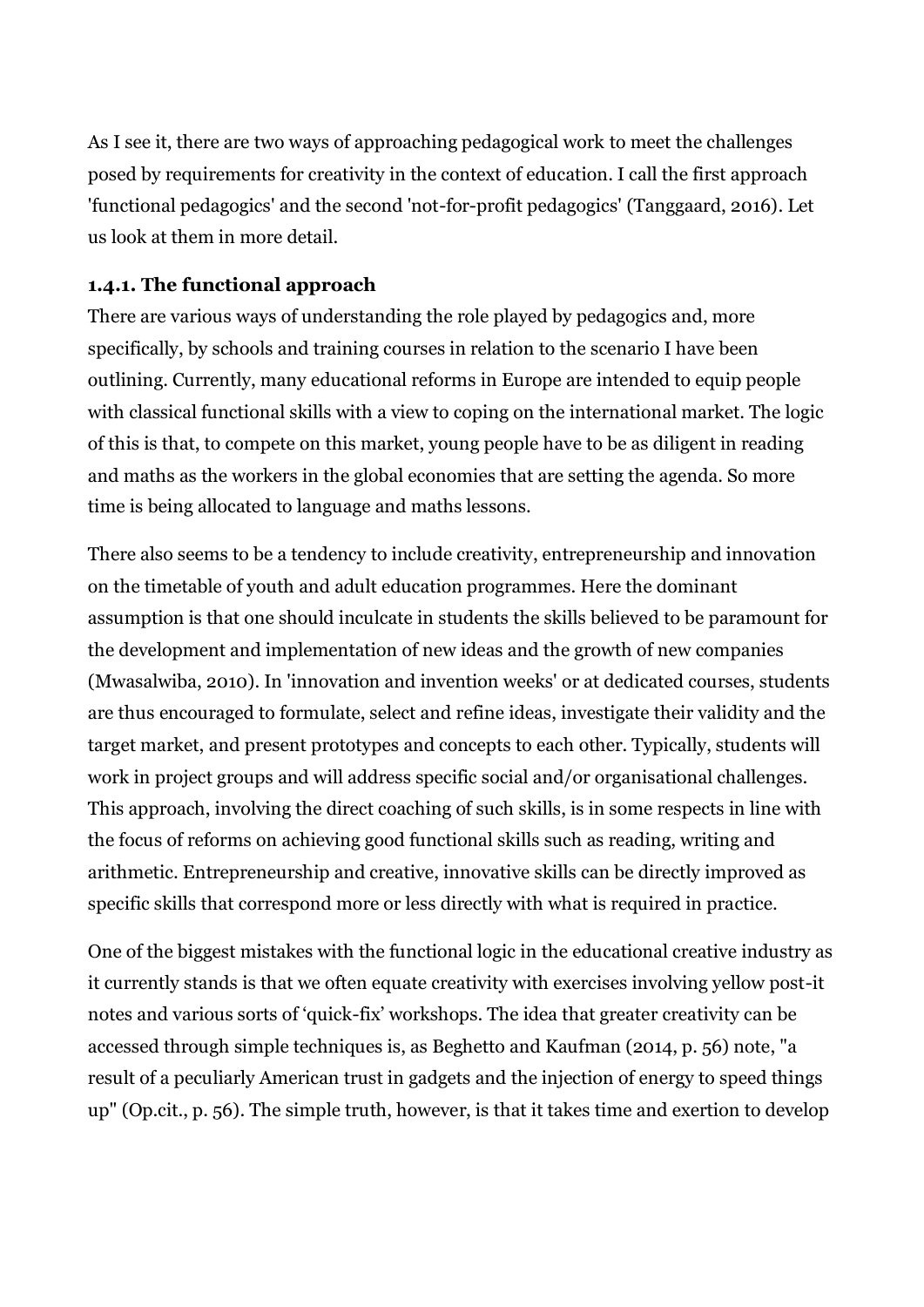the creativity needed to solve a task or to become proficient with the components and concepts of a field. Creativity is not a skill that floats in space.

The problem is that many teachers do indeed want ready-made tools and techniques because they need something they can use the next day in a classroom. The good news for them is that such techniques exist. Who has not tried out an 'energiser' in a recent training course? Yet most of these techniques focus on developing divergent thinking, which constitutes at best only half the story of creativity. Furthermore, the majority of the tools are external, bearing little relation to the rest of the curriculum. Beghetto and Kaufman (2014, p. 52) quote a rather dry remark originally made by Baer and Garrett (2010): "It is hard to see how devising 100 different ways of using an egg box can help Johnny do well in the national maths' tests".

In functional pedagogics, there is a direct correspondence between the aimed-for skills that are central to creative projects in work and business and what takes place in schools and training courses. The contexts of school and training course must mirror practice as closely as possible. It is a matter of preparing students to enter or re-enter a labour market that demands certain specific skills. This position is directly opposed to a more market-critical and conservative view, such as my own.

I do not think of creativity as a special skill but rather as a general characteristic of the human being; nor do I think of it as a characteristic that can be 'instrumentalised'. At heart, the issue is one of equipping people to create, maintain and reconstruct the social in a fruitful way. When we create a social environment together, in which all experience is allowed to play a part, we call this democracy (Brinkmann, 2009). Education enables the general flourishing of the person and allows us to create the social. Let us look more closely at this position.

#### **'Not for profit'**

In his 2010 book *Not for Profit*, Nussbaum challenges the functionalistic logic that, she says, rules supreme in the educational systems of the west. Nussbaum defends the humanities at some length; her book is particularly interesting in its discussion of creativity and the role played by the education system and schools.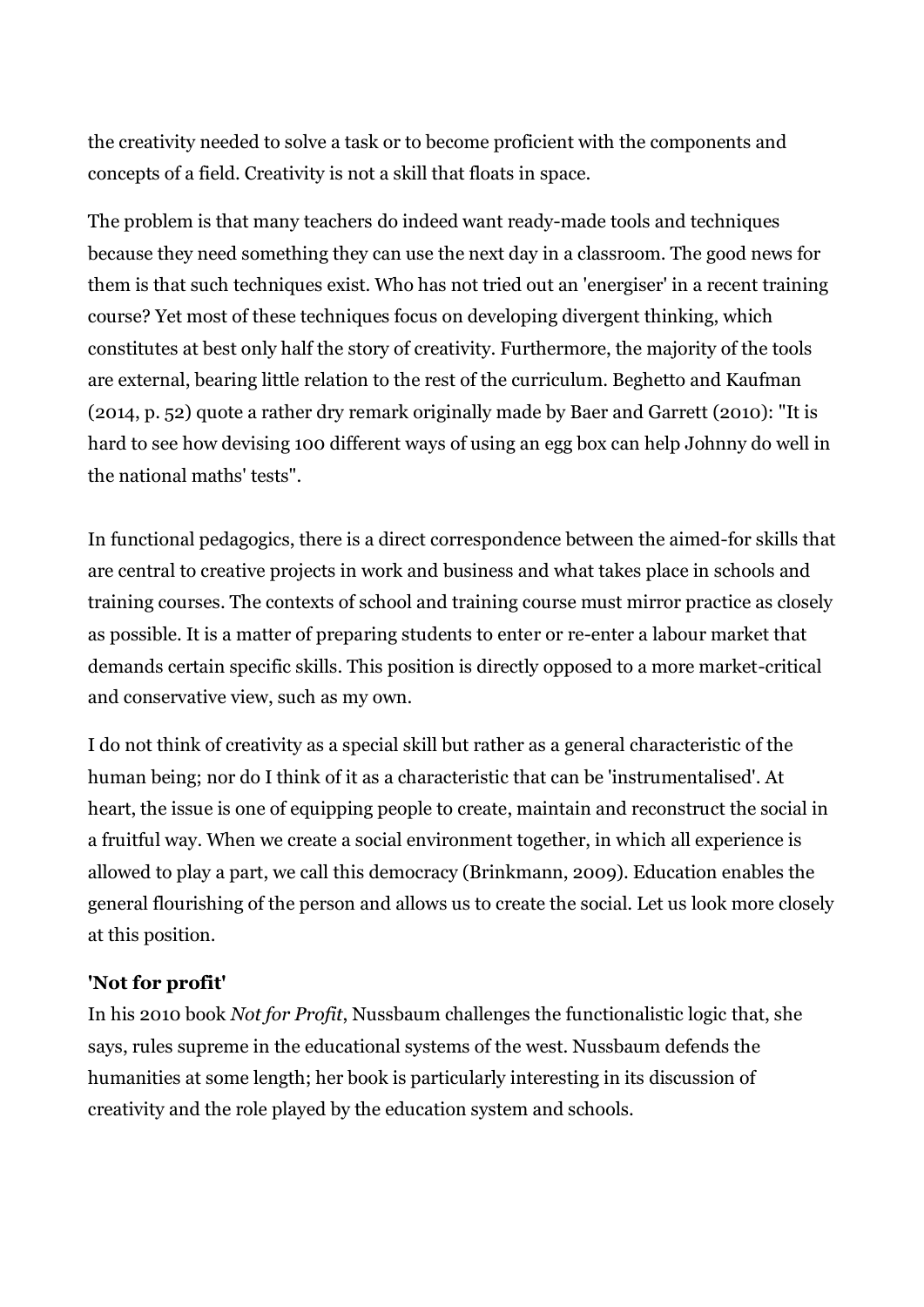Nussbaum argues that the humanities, including practical musical subjects, are of major significance for the development and training of empathy in students. In these subjects, she says that students use and foster the ability to imagine the 'other'. This can happen, for example, when reading a work of fiction and identifying with a character, putting oneself in his or her shoes; or when studying a work of art, creating something new oneself, or imagining the artist's intentions or the aims of the work.

Our ability to imagine and our creativity are, according to Nussbaum, a requirement for the development of democracy, because they demand that we are able to put ourselves in the shoes of the 'other'. The main problem is that many of the humanities are perceived to have a low utility value. Instead, there is one-sided concentration on functional skills such as languages and maths. Such subjects allow, of course, for a certain type of imagination to be trained, but their current interpretation in the classroom is often linked to a focus on the measurable aspects of the field.

The question being asked in the conservative and critical camps is whether we have gone too far in instrumentalising activities in schools and the education system generally? Why do we find it hard to appreciate the value of the unprofitable? Why must everything be made into a means of achieving something else? Nussbaum is in this respect an advocate of the unprofitable, but she also makes the point that there is something profitable to be gleaned from the unprofitable. Without a perception of ourselves and others as actors in our lives and social affairs, it is impossible for us to share responsibility for and participate in the building of communities. Perhaps the humanities are more important than we currently realise?

If we follow Nussbaum's broad interpretation, creativity is a fundamental human capacity to imagine something that does not exist. Creativity helps to build communities, organisations and society on the expectation that tomorrow should be provided for. The creative capacity concerns the ability to imagine the perspective of another person and thus put oneself in their shoes. From the point of view of education, the creative capacity must be taught, and this requires the element of authority. The means is not a wild, uncontrollable process but one that is controlled and embraces the formation of a social community. The precondition – and the aim – of democracy is creativity. If people are not courageous enough for to be creative, then human communities are impossible. The point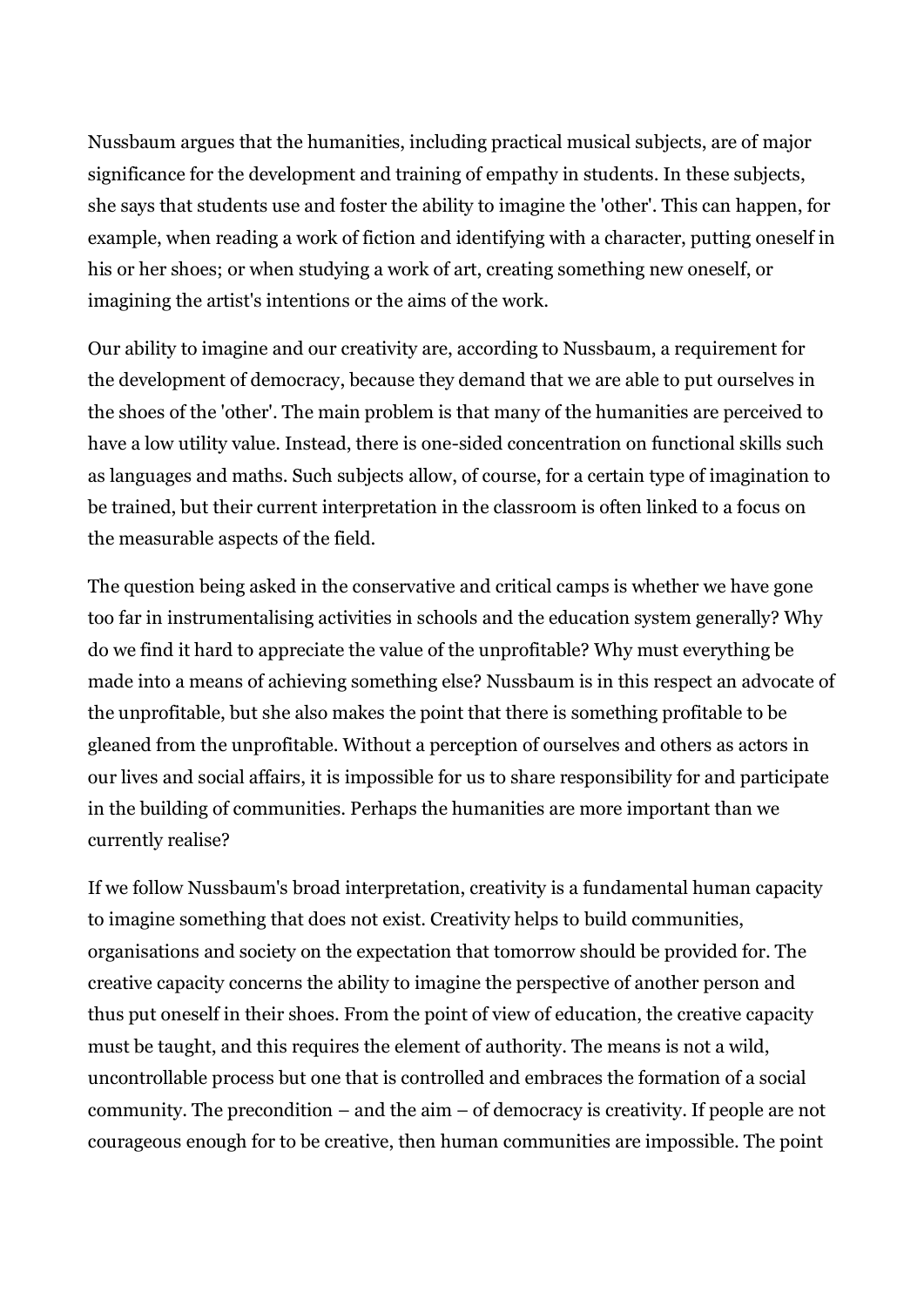here is that repetition can be creative; it does not restrain us. Imitation, routine, repetition and ritual have meaning for creativity because if we do not practise these things, then we will not be able to deviate from them.

If we were asked to put this in a nutshell, we would have to say that there are narrow and broad interpretations of the importance of creativity for us. The very simple answer to our introductory question about the necessity of creativity in creating a sense of agency and social responsibility, however, is that we cannot live without it. Either as individuals, as communities, organisations, institutions or society as it is. It is man's creative capacity that has allowed us to continually develop a better quality of life for ourselves and others. So it is still imperative that we discuss with each other how we should handle the aspects, whether wholesome or potentially destructive, of the power of the human being to imagine and to act. At the same time it is clear that there are many ideas about how to tackle this challenge in a pedagogical and educational context. As illustrated in what has gone before, these ideas are generally divided into the functional, and the more contextual, or valuebased approaches.

The first approach, the functional one, is about the requirement to focus on creativity in school and training courses as a question of training the functions or skills currently in demand in society and business life, whether these are the Danish language, maths, or entrepreneurship; the value-based approach, like Nussbaum's position, anchors the belief in the necessity or inevitability of creativity in a more ontological understanding of what it means to be a human being. It is clear that education is by definition primarily framed by a functionalistic agenda (whereby the acquisition of certain skills and ability is the focal point, in preparation for the performance of specific tasks). Yet the educative aspects of this have occasion to refer to the humanistic position, since the apparently unprofitable may turn out to be the most profitable of all.

However, the main point here is that the value-based approach to understanding the role of creativity in education does lead us in the direction of a more collective understanding of creativity because a major condition for creativity seems to be the ability to imagine the other.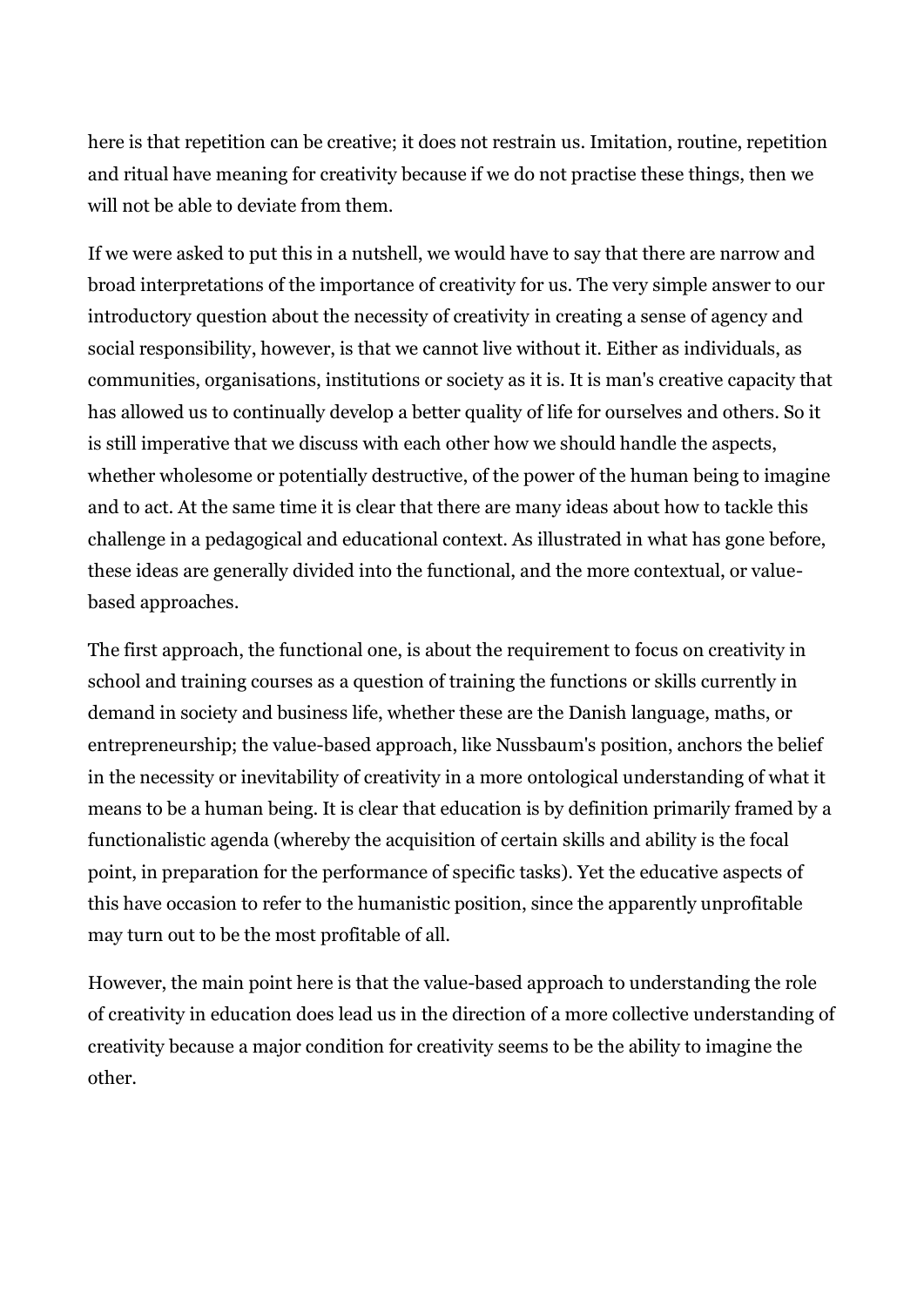# **Moving towards the 'We-paradigm'**

My colleague (Glăveanu, 2010) has suggested that creativity researchers move from the 'I' to the 'We' paradigm in education.

Glăveanu (2010) proposes that a demarcation is applied between three different paradigmatic stages featured in the study of creativity, which he labels the genius stage, the creative person stage and the 'social' stage or the 'He'-, 'I'- and 'We'-paradigms (Glăveanu, 2010, p. 148). The We-paradigm of creativity research illuminates the interdependence of individual lives and social situations in social practices, which suggest a system-oriented, distributed model of creativity focused on the interdependence of mind and culture. This means that creativity is extended out into an inter-personal space, resulting in a conceptual bridge between the inside and the outside, and therefore creativity can never be seen as a solely individual achievement (as it was in the  $I'$  – and the 'He' paradigm of creativity research before this shift occurred).

The above suggestion is why I would maintain that we need a new paradigm for creativity and innovation. In short, we should stop believing that it is a matter of individual thinking 'outside the box' and instead be aware of the fact that creativity and innovative opportunities exist at the 'edge of the box in the social realm'. Otherwise we risk falling into a romantic trap. Creativity is not just about having good ideas, but about working with them for long enough to ensure they mutate from being mere sketches to being well worked through, and thence become proposals with potential. It is the very definition of creativity as 'having good ideas' that puts creativity in the realm of the mysterious. The problem with this view is that creativity is not primarily about having good ideas but about being able to realise them together with others. Moreover, most studies suggest that even the creations of the recluse are realised as a collective endeavour (Glăveanu, 2014; Tanggaard, 2016). No one has ever created anything completely on their own. If someone has done so, it is because they have stood on others' shoulders. It is this position that can be used as a launchpad.

I would like to suggest that the first pitfall in organisations and, for that matter, in the education system and in educational settings is precisely the worn-out romantic and individualised understanding of how something new comes into the world. The individualised view prevents us from reaching a better understanding of creativity. Getting people to come up with a plethora of different, fun ideas or training them in instant creativity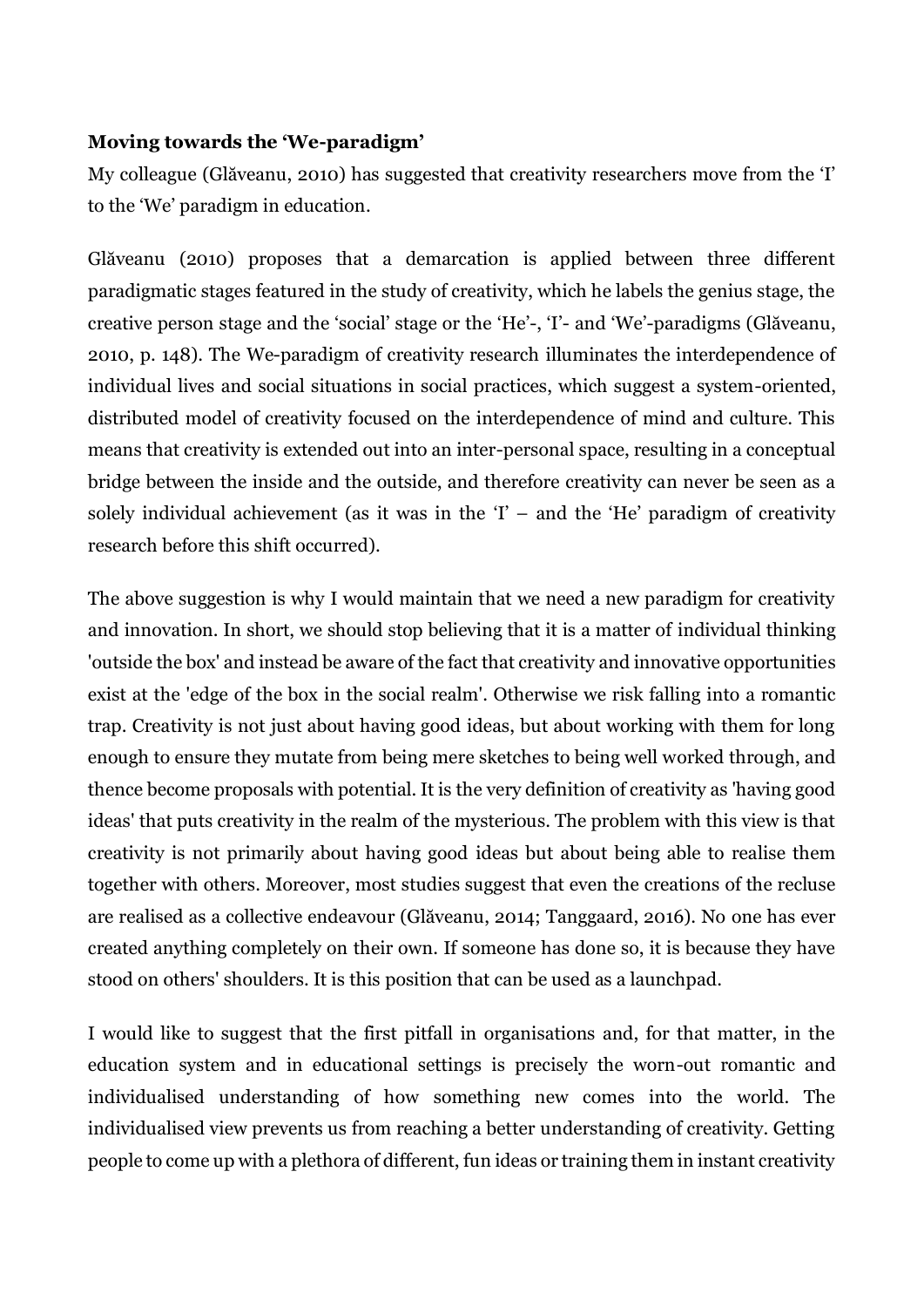are inadequate solutions. It is far more rewarding to look at the learning processes that are required to be creative. When engineers in the large industrial enterprise where I am currently carrying out a series of empirical investigations say that creativity requires them to be thoroughly familiar with the ins and outs of one's organisation; to truly understand the customer; to dare to take short cuts in procedures and documentation in order to get things done; to be courageous enough to say 'no' and take a different path without asking for permission; then we are being told that creativity in practice requires a lot of learning and, indeed, unlearning. Creativity is, in fact, a craft that one has to learn (Tanggaard & Juelsbo, 2015).

The greatest challenge for creativity in today's organisations is that there are far too many people with good ideas, but without sufficient knowledge of the practices on whose account they are formulating ideas. We have placed too much focus on individual talent, the 'recluse' and the exceptional rather than on working communities, the development of all employees' potential and the inventiveness of everyday work. This does not mean that we should not celebrate the achievements of individuals. We should, however, develop a clearer understanding of how those achievements come about. The romantic cultivation of the recluse in the knowledge society builds on far too narrow an understanding of reality. As Csikszentmihalyi says, creativity is *"no longer a luxury for the few, but a necessity for all".*  The global labour market values creative and relational skills to an increasing extent, and at the cost of narrower instrumental skills. Creativity is something for everyone, not just the gifted few. Furthermore, today's consensus in research circles is that creativity should be understood as a shared undertaking within social practices, cultivated by lifelong learning processes rather than as a mystical product of an inner world.

Creativity does not exist independently of the social world. It shows itself only when something is produced that is both new and meaningful. This is where the four P's feature in creativity research. Ideally, creative people, creative processes, creative products and creative pressure (from surroundings) should all be present before we can describe something as creative. This corresponds exactly to what Nobel prizewinners say about the foundation of their success being laid in their apprenticeship, as it were, to former Nobel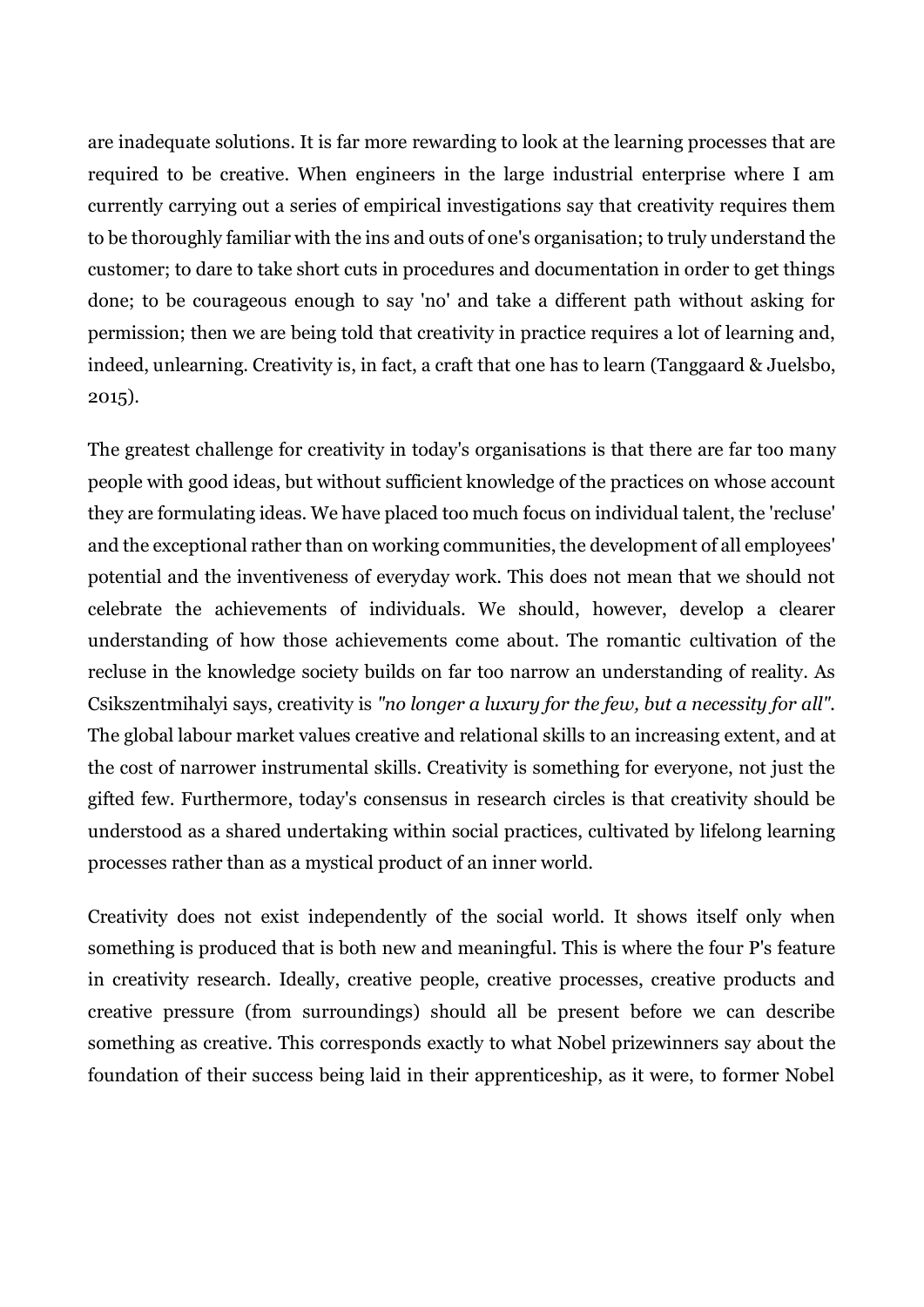prize winners<sup>1</sup>. All great breakthroughs are the result of the work of many people over time, and often of a sustained and persistent endeavour.

This is the issue that is most important with respect to education. A contemporary, more current concept of creativity and innovation does not have to be the antithesis to deep expertise, master skills, the art of small ideas, nor indeed to the ability to realise the ideas we have. A new, updated paradigm of creativity and innovation makes learning and collective achievements the central axis around which the novel idea is generated.

There is no shortage of *ideas*. But there may be a shortage of the will to work with ideas for the requisite time together with others and with the requisite concentration. This includes the capacity to say 'no' to other tasks that may arise. Most of the large organisations I work with are not short of ideas. They are in fact inundated with them. But they suffer from organisational bulimia. 'Novelty is overrated', is the title given to an article Charlotte Wegener and I have written. It became clear to us that the innovative organisations of the future will, more than ever, need to be focused and to recycle things<sup>2</sup>. This is true on a societal level, just as it is true for our creative potential. It is when we reuse that we discover the new. It is when we work that we have new ideas.

We must therefore discard the paradigm of creativity that focuses on isolated insight and radical deviation and instead adopt a paradigm that emphasises the significance of learning, mastery, habit, routine and tradition. Creative thinking does not presuppose the absence of creative doing. We need intelligent actions and organisations that understand what really makes people more creative. New ideas are not the product of a vacuum, but emerge gradually and cumulatively. For this reason we must also settle the account that is forever pitting creativity against innovation, the generation of ideas against implementation, body against consciousness.

1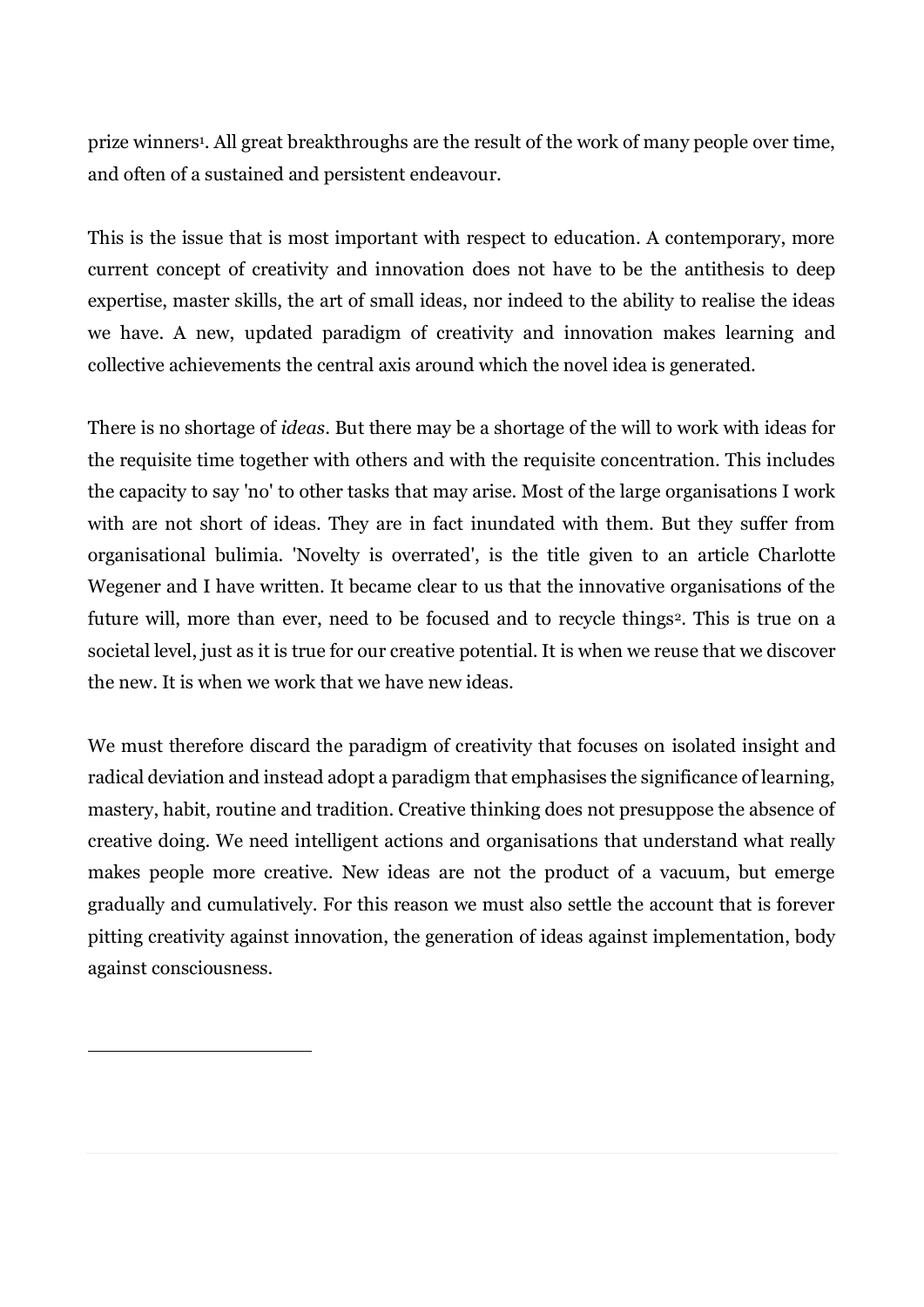Education must respond to the new challenges relating to creativity and innovation by daring to highlight the importance of expertise in a field, mastery of a technique and re-use, taking the value-based understanding of education a step further. Here, creativity is not a secondary characteristic that is attained on festive occasions; rather it should be understood as a capacity to create that must be cultivated and restored through education. This must take place within subject areas. Creativity must not be thought of as a detached 'metacompetence' but as something that develops when a practitioner immerses him- or herself in, experiments with and encounters resistance from the material being worked with. Teachers must focus on the development of creativity in their students as a daily concern; fostering their courage to go deeper, to experiment, to ask oblique questions and to take new paths – with their subject. Creativity is not new. It inheres in all of us, and needs only to be discovered and cultivated.

#### **Conclusion**

In this presentation I have attempted to put forward a new understanding of creativity and innovation. I have tried to explain the false distinction between the generation of ideas and their implementation. The organisations of the future will not be short of ideas, but what they must do is carefully weigh up which ideas they will use and devote resources to. We should be far more interested in understanding what happens with the ideas and on the long, hard journey that must be taken to realise them. Hence, much more of creativity is 'business as usual' than many people realise. We must not only learn to operate a series of levers that make it possible for us to think creatively; we must also focus far more intently on mastering the craft in front of us, at succeeding in creating the new and in considering values: what will we pursue and why? Would we perhaps benefit from tidying up and reusing, rather than launching yet another new project? These will be the innovative questions of the future. We must reject the idea of instant creativity and turn towards an understanding of creativity that is at the edge of the box. Education should equip us to understand the box and know what kind of procedures allow us to stand at its edge. Creativity is a fundamental human capacity to imagine something that does not exist. Creativity helps to build communities, organisations and society on the expectation that tomorrow should be provided for. The creative capacity concerns the ability to imagine the perspective of another person and thus put oneself in their shoes. If people are not courageous enough for the creative, then human communities are impossible. The point here is that repetition can be creative; it does not